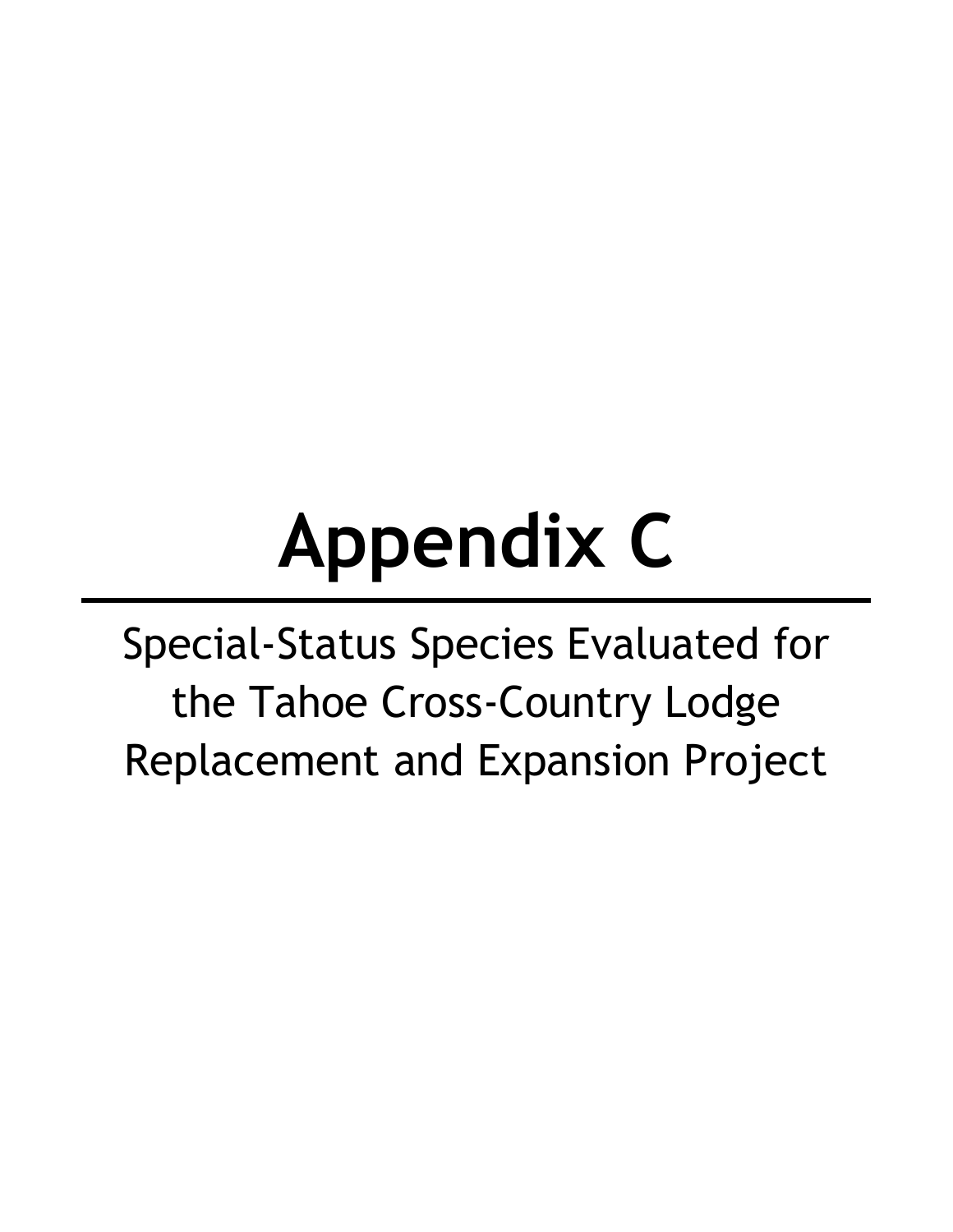| Table C-1<br>Special-Status Species Evaluated for the Tahoe Cross-County Lodge Replacement and Expansion Project |                                                                                                                                                  |                                                                                                |                                                                                                                                                                                   |                                                                                                                                                                                                                                      |  |
|------------------------------------------------------------------------------------------------------------------|--------------------------------------------------------------------------------------------------------------------------------------------------|------------------------------------------------------------------------------------------------|-----------------------------------------------------------------------------------------------------------------------------------------------------------------------------------|--------------------------------------------------------------------------------------------------------------------------------------------------------------------------------------------------------------------------------------|--|
|                                                                                                                  | Regulatory Status <sup>1</sup>                                                                                                                   |                                                                                                |                                                                                                                                                                                   |                                                                                                                                                                                                                                      |  |
| Species                                                                                                          | Federal/<br><b>TRPA</b>                                                                                                                          | State/<br>Other                                                                                | <b>Habitat Associations</b>                                                                                                                                                       | Potential to Occur or Be Affected in the Proposed Project Site or<br>Alternative A Site <sup>2</sup>                                                                                                                                 |  |
| <b>Botanical Species</b>                                                                                         |                                                                                                                                                  |                                                                                                |                                                                                                                                                                                   |                                                                                                                                                                                                                                      |  |
| Galena Creek rockcress<br>Arabis rigidissima var. demota                                                         | SI                                                                                                                                               | CRPR-1B                                                                                        | Rocky areas along edges of conifer and/or aspen<br>stands. Usually found on moderate to steep northerly<br>aspects in moisture accumulating microsites; 7,400-<br>8,400 ft. elev. | Low. No known occurrences in the project vicinity. The project area is<br>located below the elevation range of this species. Suitable upper<br>montane habitat is not present on the proposed Project site or<br>Alternative A site. |  |
| Threetip sagebrush<br>CRPR-2B<br>Artemisia tripartita ssp. tripartita                                            |                                                                                                                                                  | Openings in upper montane coniferous forest, on<br>rocky/volcanic soils; 7,200-8,530 ft. elev. | Low. No known occurrences in the project vicinity. Suitable upper<br>montane habitat is not present on the proposed Project site or<br>Alternative A site.                        |                                                                                                                                                                                                                                      |  |
| Tiehm's rock cress<br>Boechera tiehmii                                                                           | CRPR-1B<br>Granitic alpine boulder and rock fields; 9,700 to 12,000<br>ft. elev.                                                                 |                                                                                                | None. The project area is located below the elevation range of this<br>species; no alpine rocky habitats present.                                                                 |                                                                                                                                                                                                                                      |  |
| Tulare rockcress<br>Boechera tularensis                                                                          |                                                                                                                                                  | CRPR-1B                                                                                        | Bogs and fens, meadows and seeps, marshes and<br>swamps in lower montane and upper montane<br>coniferous forest; 4,200 to 10,700 ft. elev.                                        | None. No known occurrences in the project vicinity. Suitable alpine<br>and upper montane habitat is not present on the proposed Project<br>site or Alternative A site.                                                               |  |
| Upswept moonwort<br>Botrychium ascendens                                                                         |                                                                                                                                                  | CRPR-2B                                                                                        | Wet or moist soils, mostly of meadows and riparian<br>areas in lower montane coniferous forest; 5,000-10,200<br>ft. elev.                                                         | Low. No known occurrences in the project vicinity. Suitable habitat is<br>not present on the proposed Project site or Alternative A site.                                                                                            |  |
| Scalloped moonwort<br>Botrychium crenulatum                                                                      | CRPR-2B<br>Bogs, fens, meadows, and seeps, in upper montane<br>coniferous forest, primarily moist meadows near<br>creeks; 4,000-11,000 ft. elev. |                                                                                                | Low. No known occurrences in the project vicinity. Suitable habitat is<br>not present on the proposed Project site or Alternative A site.                                         |                                                                                                                                                                                                                                      |  |
| Common moonwort<br>Botrychium lunaria                                                                            |                                                                                                                                                  | CRPR-2B                                                                                        | Wet or moist soils, mostly of meadows, seeps, and<br>springs in subalpine and upper montane coniferous<br>forest; 6,400-11,200 ft. elev.                                          | Low. No known occurrences in the project vicinity. Suitable habitat is<br>not present on the proposed Project site or Alternative A site.                                                                                            |  |
| Mingan moonwort<br>Botrychium minganense                                                                         |                                                                                                                                                  | CRPR-2B                                                                                        | Wet or moist soils, mostly of riparian areas, small<br>streams, or fens in upper and lower montane<br>coniferous forest; 5,000-10,000 ft. elev.                                   | Low. No known occurrences in the project vicinity. Suitable habitat is<br>not present on the proposed Project site or Alternative A site.                                                                                            |  |
| Western goblin<br>Botrychium montanum                                                                            |                                                                                                                                                  | CRPR-2B                                                                                        | Wet or moist soils, mostly of meadows and seeps in<br>upper and lower montane coniferous forest; 5,000-<br>7,000 ft. elev.                                                        | Low. No known occurrences in the project vicinity. Suitable habitat is<br>not present on the proposed Project site or Alternative A site.                                                                                            |  |
| Davy's sedge<br>Carex davyi                                                                                      |                                                                                                                                                  | CRPR-1B                                                                                        | Subalpine and upper montane coniferous forests;<br>4,800-10,600 ft. elev.                                                                                                         | Moderate. Although no known documentation of Davy's sedge occurs<br>in the project vicinity, conifer forest habitat on the proposed Project<br>site or Alternative A site is degraded, and the presence of Davy's                    |  |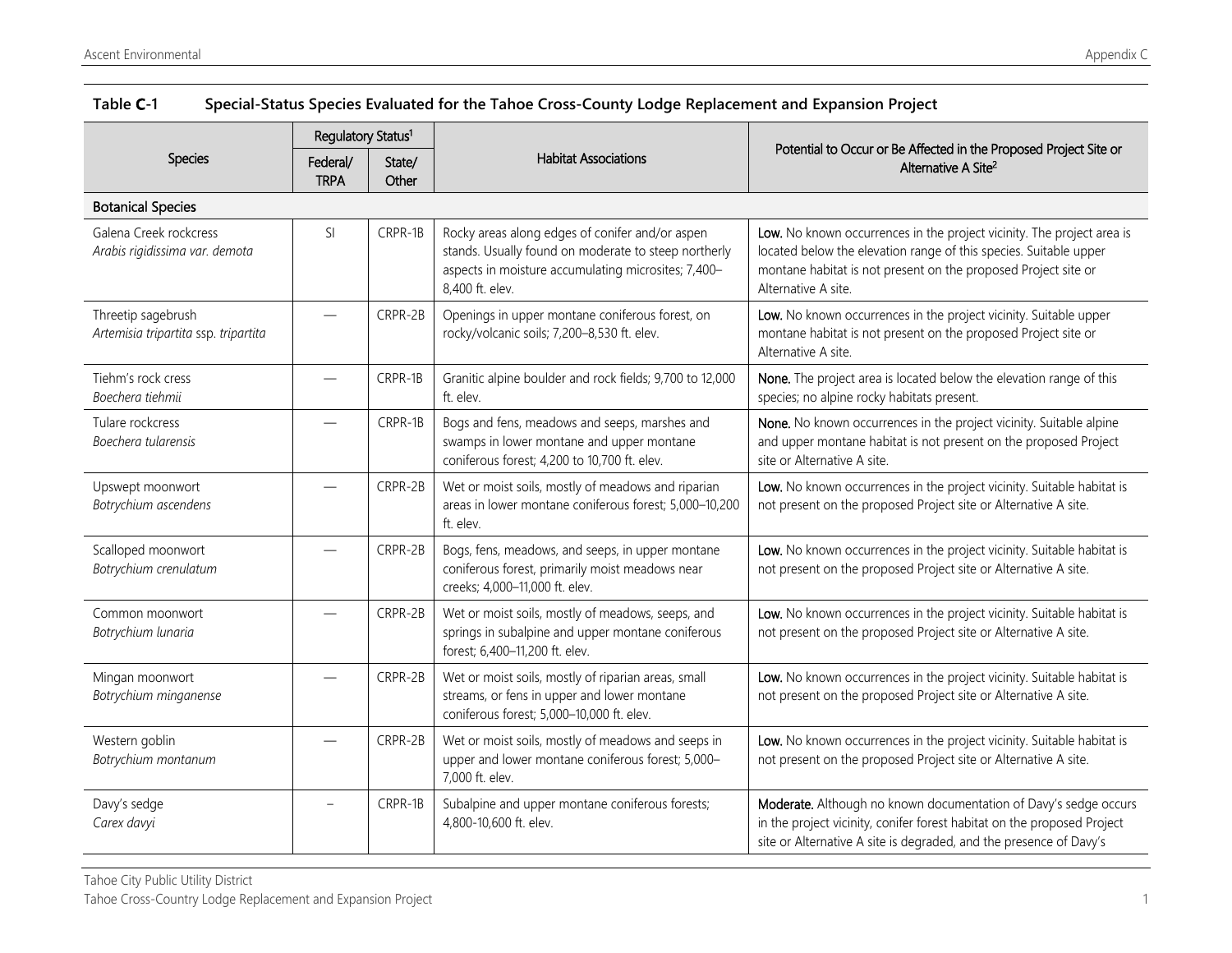|                                                                  | Regulatory Status <sup>1</sup> |                 |                                                                                                                                                                                                                      |                                                                                                                                                                                                                                                                                                                                                                          |  |
|------------------------------------------------------------------|--------------------------------|-----------------|----------------------------------------------------------------------------------------------------------------------------------------------------------------------------------------------------------------------|--------------------------------------------------------------------------------------------------------------------------------------------------------------------------------------------------------------------------------------------------------------------------------------------------------------------------------------------------------------------------|--|
| <b>Species</b>                                                   | Federal/<br><b>TRPA</b>        | State/<br>Other | <b>Habitat Associations</b>                                                                                                                                                                                          | Potential to Occur or Be Affected in the Proposed Project Site or<br>Alternative A Site <sup>2</sup>                                                                                                                                                                                                                                                                     |  |
|                                                                  |                                |                 |                                                                                                                                                                                                                      | sedge would be unusual, a detailed habitat assessment or focused<br>surveys for this species on the proposed Project site or Alternative A<br>site have not been conducted. Therefore, this analysis conservatively<br>assumes Davy's sedge could potentially occur on the proposed<br>Project site or Alternative A site, because of the presence of conifer<br>forest. |  |
| Woolly-fruited sedge<br>Carex lasiocarpa                         |                                | CRPR-2B         | Bogs and fens, and lake margin marshes and swamps<br>at elevations; of 1,980-6,850 ft. elev.                                                                                                                         | Low. No known occurrences in the project vicinity. Suitable habitat is<br>not present on the proposed Project site or Alternative A site.                                                                                                                                                                                                                                |  |
| Mud sedge<br>Carex limosa                                        |                                | CRPR-2B         | Upper montane coniferous forest, lower montane<br>coniferous forest, bogs and fens, meadows and seeps,<br>marshes and swamps (in floating bogs and soggy<br>meadows, often at edges of lakes); 4,000-9,000 ft. elev. | Low. Boggy habitats preferred by this species are not present.                                                                                                                                                                                                                                                                                                           |  |
| Tahoe draba<br>Draba asterophora var. asterophora                | SI                             | CRPR-1B         | Alpine boulder and rock fell field in rock crevices and<br>open granite talus slopes, subalpine coniferous forest,<br>usually on northeast-facing slopes; 8,200-10,500 ft. elev.                                     | None. No documented occurrences in the project vicinity. Project site<br>is located below the elevation range of this species. No suitable<br>habitat present.                                                                                                                                                                                                           |  |
| Cup Lake draba<br>Draba asterophora var. macrocarpa              | SI                             | CRPR-1B         | Subalpine coniferous forest on steep, gravelly or rocky<br>slopes; 8,200-9,200 ft. elev.                                                                                                                             | None. No documented occurrences in the project vicinity. Project site<br>is located below the elevation range of this species. No suitable<br>habitat present.                                                                                                                                                                                                           |  |
| Mineral King draba<br>Draba cruciate                             |                                | CRPR-1B         | Subalpine coniferous forest, on gravely soils, 8,200 -<br>10,900 ft elev.                                                                                                                                            | None. No documented occurrences in the project vicinity. Project site<br>is located below the elevation range of this species. No suitable<br>habitat present.                                                                                                                                                                                                           |  |
| Starved daisy<br>Erigeron miser                                  |                                | CRPR-2B         | Cracks or clefts in granite outcrops; 6,000-8,500 ft. elev.                                                                                                                                                          | Low. No known occurrences in the project vicinity. Suitable rocky<br>outcrop microsites within upper montane habitat are not present on<br>the proposed Project site or Alternative A site.                                                                                                                                                                              |  |
| Jack's wild buckwheat<br>Eriogonum luteolum var.<br>saltuarium   |                                | CRPR-1B         | Great Basin scrub, upper montane coniferous forest on<br>sandy, granitic soils, 5,600 -7,900 ft. elev.                                                                                                               | Low. No known occurrences in project vicinity or elsewhere in Placer<br>County.                                                                                                                                                                                                                                                                                          |  |
| Donner Pass buckwheat<br>Eriogonum umbellatum var.<br>torreyanum |                                | CRPR-1B         | Highly erosive, shallow, rocky volcanic soils with sparse<br>vegetation; 6,000-8,600 ft. elev.                                                                                                                       | Low. No known occurrences in the project vicinity. Suitable upper<br>montane habitat not present on site.                                                                                                                                                                                                                                                                |  |
| American manna grass<br>Glyceria grandis                         |                                | CRPR-2          | Bog, fens, meadows, seeps, marshes, and swamps;<br>streambanks and lake margins; 50-6,500 ft. elev.                                                                                                                  | Low. No known occurrences in the project vicinity. Suitable habitat is<br>not present on the proposed Project site or Alternative A site.                                                                                                                                                                                                                                |  |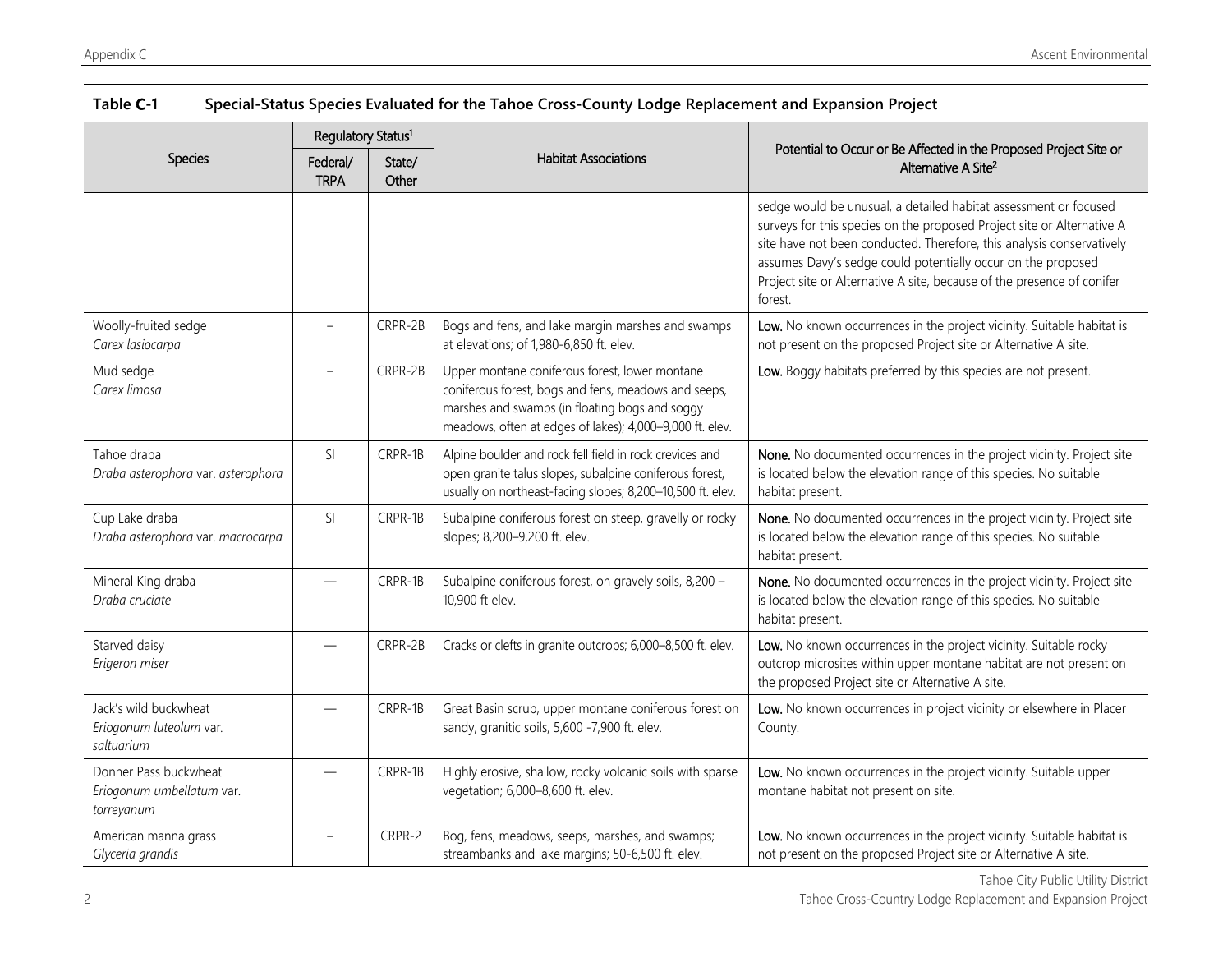|                                             | Regulatory Status <sup>1</sup> |                 |                                                                                                                                                                                                               | Potential to Occur or Be Affected in the Proposed Project Site or<br>Alternative A Site <sup>2</sup>                                                                                                                                                                                                                                                                                                                                                                                                                                                                                                               |  |
|---------------------------------------------|--------------------------------|-----------------|---------------------------------------------------------------------------------------------------------------------------------------------------------------------------------------------------------------|--------------------------------------------------------------------------------------------------------------------------------------------------------------------------------------------------------------------------------------------------------------------------------------------------------------------------------------------------------------------------------------------------------------------------------------------------------------------------------------------------------------------------------------------------------------------------------------------------------------------|--|
| <b>Species</b>                              | Federal/<br><b>TRPA</b>        | State/<br>Other | <b>Habitat Associations</b>                                                                                                                                                                                   |                                                                                                                                                                                                                                                                                                                                                                                                                                                                                                                                                                                                                    |  |
| Blandow's bog moss<br>Helodium blandowii    |                                | CRPR-2B         | Bogs and fens with calcareous groundwater in<br>subalpine coniferous forest; 5,000-9,500 ft. elev.                                                                                                            | Low. No known occurrences in the project vicinity. Suitable habitat is<br>not present on the proposed Project site or Alternative A site.                                                                                                                                                                                                                                                                                                                                                                                                                                                                          |  |
| Short-leaved hulsea<br>Hulsea brevifolia    |                                | CRPR-1B         | Upper and lower montane coniferous forest, primarily<br>red fir forests, on volcanic or granitic gravel or sand, or<br>on slate; 4,200-10,500 ft. elev.                                                       | Moderate. Although no known documentation of short-leaved hulsea<br>occurs in the project vicinity, conifer forest habitat on the proposed<br>Project site or Alternative A site is degraded, and the presence of<br>short-leaved hulsea would be unusual, a detailed habitat assessment<br>or focused surveys for this species on the proposed Project site or<br>Alternative A site have not been conducted. Therefore, this analysis<br>conservatively assumes short-leaved hulsea could potentially occur on<br>the proposed Project site or Alternative A site, because of the<br>presence of conifer forest. |  |
| Plumas ivesia<br>Ivesia sericoleuca         |                                | CRPR-1B         | Vernally wet portions of meadows and alkali flats, and<br>in vernal pools within sagebrush scrub or lower<br>montane coniferous forest, often on volcanic soils;<br>4,300-7,200 ft.                           | Low. No known occurrences in the project vicinity. Suitable habitat is<br>not present on the proposed Project site or Alternative A site. Species<br>occurs west of the project area in Martis Valley.                                                                                                                                                                                                                                                                                                                                                                                                             |  |
| Santa Lucia dwarf rush<br>Juncus luciensis  |                                | CRPR-1B         | Wet, sandy soils in riparian habitats, meadows and<br>seeps, and vernal pools within chaparral, sagebrush<br>scrub, and lower montane coniferous forest; 1,000-<br>6,700 ft. elev.                            | Low. No known occurrences in the project vicinity. Suitable habitat is<br>not present on the proposed Project site or Alternative A site.                                                                                                                                                                                                                                                                                                                                                                                                                                                                          |  |
| Long-petaled lewisia<br>Lewisia longipetala | SI                             | CRPR-1B         | Northerly exposures on slopes and ridge tops in alpine<br>boulder and rock field, subalpine coniferous forest;<br>often found near the margins of persistent snow banks<br>in wet soils 8,200-9,400 ft. elev. | None. No documented occurrences in the project vicinity. Suitable<br>habitat is not present on the proposed Project site or Alternative A<br>site; and, the site is located below the elevation range of this species.                                                                                                                                                                                                                                                                                                                                                                                             |  |
| Broad-nerved hump-moss<br>Meesia uliginosa  |                                | CRPR-2B         | Bogs and fens, and permanently wet meadows,<br>typically spring fed, in subalpine and upper montane<br>coniferous forest; 4,200-8,200 ft. elev.                                                               | Low. No known occurrences in the project vicinity. Suitable habitat is<br>not present on the proposed Project site or Alternative A site.                                                                                                                                                                                                                                                                                                                                                                                                                                                                          |  |
| Whitebark pine<br>Pinus albicaulis          | ${\sf FC}$                     |                 | Thin, rocky, cold soils at or near timberline in subalpine<br>forests; 7,000-12,000 ft. elev.                                                                                                                 | None. No suitable habitat is present on the proposed Project site or<br>Alternative A site. The proposed Project site or Alternative A site is<br>located below the elevation range of this species.                                                                                                                                                                                                                                                                                                                                                                                                               |  |
| Alder buckthorn<br>Rhamnus alnifolia        |                                | CRPR-2B         | Meadows, seeps, and riparian scrub within lower and<br>upper montane coniferous forests; 4,500-7,000 ft. elev.                                                                                                | Low. No known occurrences in the project vicinity. Suitable habitat is<br>not present on the proposed Project site or Alternative A site.                                                                                                                                                                                                                                                                                                                                                                                                                                                                          |  |

| Table C-1 |  | Special-Status Species Evaluated for the Tahoe Cross-County Lodge Replacement and Expansion Project |  |  |  |
|-----------|--|-----------------------------------------------------------------------------------------------------|--|--|--|
|-----------|--|-----------------------------------------------------------------------------------------------------|--|--|--|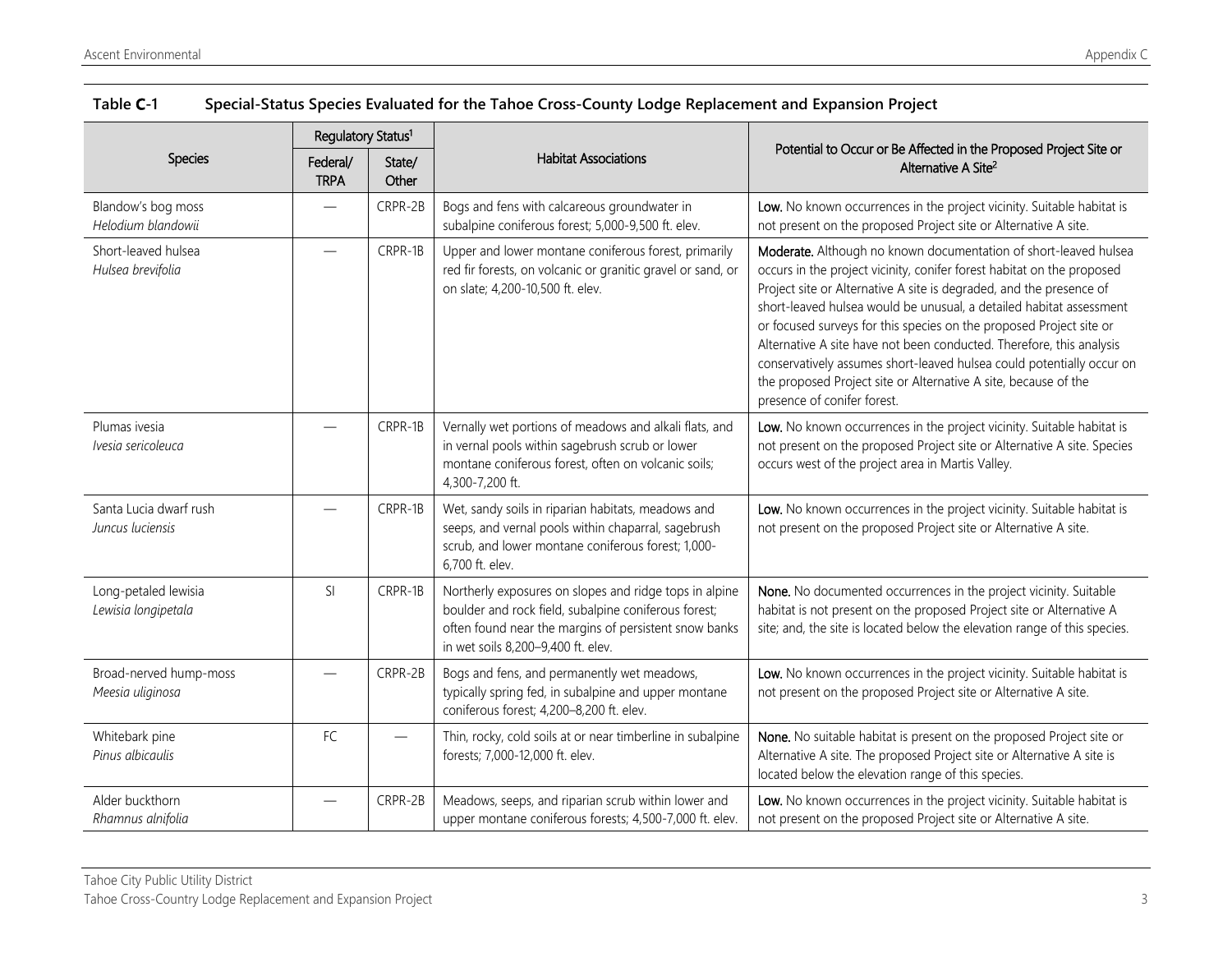|                                                           | Regulatory Status <sup>1</sup> |                 |                                                                                                                                                                                                                                                                                                        | Potential to Occur or Be Affected in the Proposed Project Site or<br>Alternative A Site <sup>2</sup>                                                                                                               |  |
|-----------------------------------------------------------|--------------------------------|-----------------|--------------------------------------------------------------------------------------------------------------------------------------------------------------------------------------------------------------------------------------------------------------------------------------------------------|--------------------------------------------------------------------------------------------------------------------------------------------------------------------------------------------------------------------|--|
| Species                                                   | Federal/<br><b>TRPA</b>        | State/<br>Other | <b>Habitat Associations</b>                                                                                                                                                                                                                                                                            |                                                                                                                                                                                                                    |  |
| Tahoe yellow cress<br>Rorippa subumbellata                | SI                             | CE,<br>CRPR-1B  | Decomposed granitic beaches on Lake Tahoe; species<br>is endemic to Lake Tahoe Basin beaches; 6,217-6,234<br>ft. elev.                                                                                                                                                                                 | None. Species only occurs on beaches of Lake Tahoe.                                                                                                                                                                |  |
| Marsh skullcap<br>Scutellaria galericulata                |                                | CRPR-2B         | Meadows, seeps, marshes, and swamps in sunny<br>openings in lower montane coniferous forest; 0-7,000<br>ft. elev.                                                                                                                                                                                      | Low. No known occurrences in the project vicinity. Suitable habitat is<br>not present on the proposed Project site or Alternative A site.                                                                          |  |
| Munro's desert mallow<br>Sphaeralcea munroana             |                                | CRPR-2B         | Sagebrush scrub; 6,560 ft. elev.                                                                                                                                                                                                                                                                       | Low. No known occurrences in the project vicinity. Suitable great basin<br>scrub habitat for this species is not present on the proposed Project<br>site or Alternative A site.                                    |  |
| Fish                                                      |                                |                 |                                                                                                                                                                                                                                                                                                        |                                                                                                                                                                                                                    |  |
| Cui-ui<br>Chasmistes cujus                                | $\mathsf E$                    |                 | Occurs in Pyramid Lake, spawns in lower Truckee River.                                                                                                                                                                                                                                                 | None. Project area is outside of the known range of this species.                                                                                                                                                  |  |
| Lahontan Lake tui chub<br>Gila bicolor pectinifer)        |                                | C-SSC           | Pelagic fish that feed on zooplankton in the open<br>water of Lake Tahoe.                                                                                                                                                                                                                              | None. No suitable aquatic habitat is present. Species occurs in Lake<br>Tahoe; spawns in shallow near-shore environments with aquatic<br>vegetation.                                                               |  |
| Lahontan cutthroat trout<br>Oncorhynchus clarkii henshawi | FT, SI                         |                 | Only trout species native to lakes and streams in the<br>Tahoe Basin. Found in both lake and stream habitats,<br>but spawn in stream environments. Lahontan cutthroat<br>trout (LCT) requires gravels and riffles for spawning<br>and generally does not persist or occur with nonnative<br>salmonids. | None. No aquatic habitats are present on the proposed Project site or<br>Alternative A site.                                                                                                                       |  |
| Delta smelt<br>Hypomesus transpacificus                   | <b>FT</b>                      | $C-SE$          | Upper estuarine areas in or just upstream of the<br>mixing zone between fresh and salt water in the San<br>Francisco Bay-Delta.                                                                                                                                                                        | None. Outside of the known range of the species.                                                                                                                                                                   |  |
| Central Valley steelhead<br>Oncorhynchus mykiss           | <b>FT</b>                      |                 | Anadromous or resident inland; rivers in the<br>Sacramento and San Joaquin Valley and their<br>tributaries; needs cold water and gravel substrates.                                                                                                                                                    | None. Outside of the known range of the species.                                                                                                                                                                   |  |
| Amphibians                                                |                                |                 |                                                                                                                                                                                                                                                                                                        |                                                                                                                                                                                                                    |  |
| Sierra Nevada yellow-legged frog<br>Rana sierrae          | FE.                            | $C-ST$          | Occurs in upper elevation lakes, ponds, bogs, and slow-<br>moving alpine streams. Most Sierra Nevada populations<br>are found between 6,000-12,000 feet elevation. Almost                                                                                                                              | None. No aquatic habitats are present on the proposed Project site or<br>Alternative A site. The only known population in the Tahoe Basin<br>occurs at Hell Hole bog, in the southern end of the Lake Tahoe Basin, |  |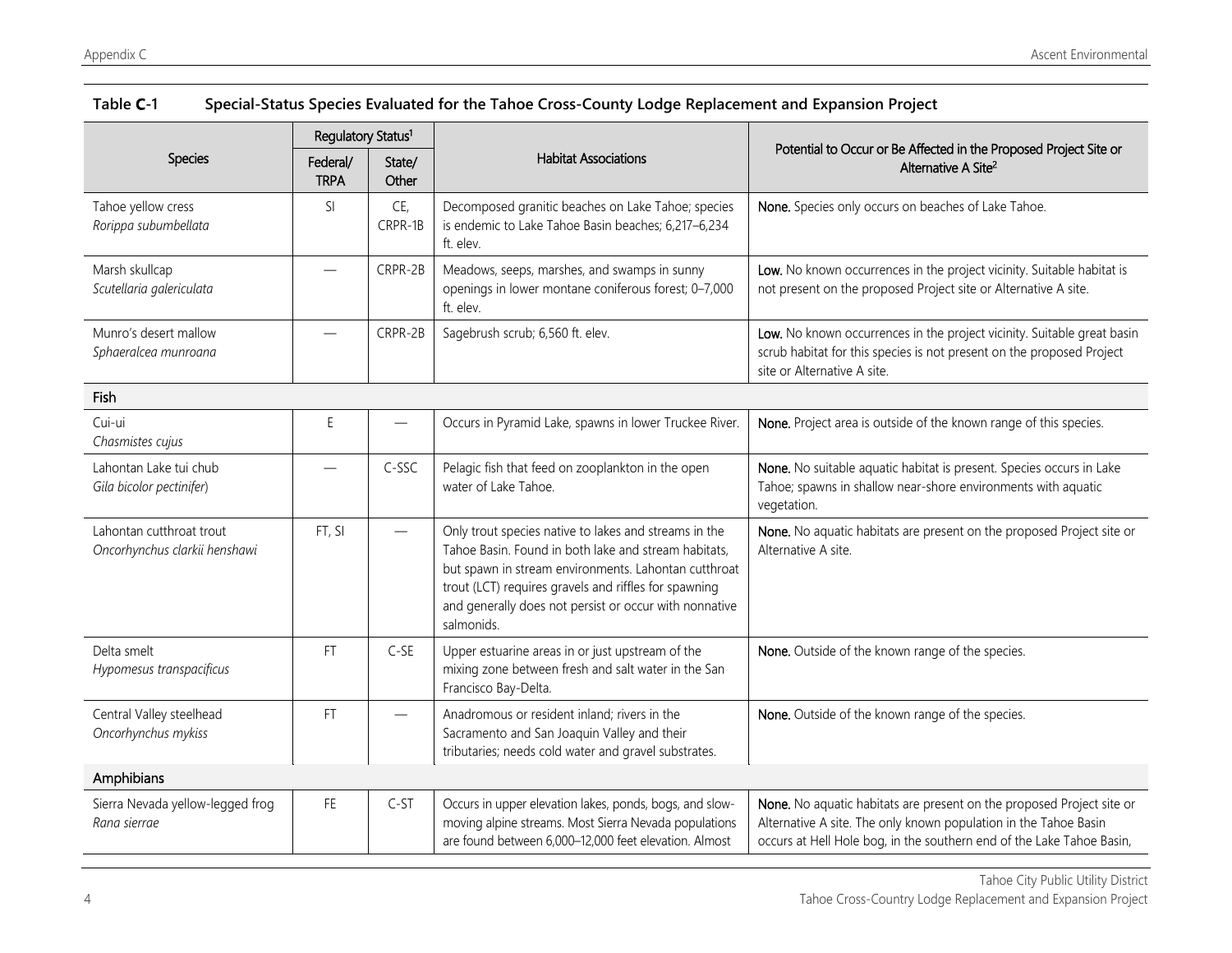|                                        | Regulatory Status <sup>1</sup> |                 |                                                                                                                                                                                                                                                                                                                                                                                                                                                                                                                                                                                                                                                                                                                                                                                                                                                                                                                                                                                                                                                                                                                                                                                                                                                                                                                                                                                 |                                                                                                                                                                                                                                                                                                                                                                                                                                                                                                                                                                                     |  |
|----------------------------------------|--------------------------------|-----------------|---------------------------------------------------------------------------------------------------------------------------------------------------------------------------------------------------------------------------------------------------------------------------------------------------------------------------------------------------------------------------------------------------------------------------------------------------------------------------------------------------------------------------------------------------------------------------------------------------------------------------------------------------------------------------------------------------------------------------------------------------------------------------------------------------------------------------------------------------------------------------------------------------------------------------------------------------------------------------------------------------------------------------------------------------------------------------------------------------------------------------------------------------------------------------------------------------------------------------------------------------------------------------------------------------------------------------------------------------------------------------------|-------------------------------------------------------------------------------------------------------------------------------------------------------------------------------------------------------------------------------------------------------------------------------------------------------------------------------------------------------------------------------------------------------------------------------------------------------------------------------------------------------------------------------------------------------------------------------------|--|
| <b>Species</b>                         | Federal/<br><b>TRPA</b>        | State/<br>Other | <b>Habitat Associations</b>                                                                                                                                                                                                                                                                                                                                                                                                                                                                                                                                                                                                                                                                                                                                                                                                                                                                                                                                                                                                                                                                                                                                                                                                                                                                                                                                                     | Potential to Occur or Be Affected in the Proposed Project Site or<br>Alternative A Site <sup>2</sup>                                                                                                                                                                                                                                                                                                                                                                                                                                                                                |  |
|                                        |                                |                 | always found within 3.280853 feet of water, and<br>associated with montane riparian habitats in lodgepole<br>pine, ponderosa pine, Jeffrey pine, sugar pine, white fir,<br>whitebark pine, and wet meadow vegetation types.<br>Alpine lakes inhabited by mountain yellow-legged frogs<br>generally have grassy or muddy margin habitat,<br>although below treeline sandy and rocky shores may be<br>preferred. Suitable stream habitat can be highly variable,<br>from high gradient streams with plunge pools and<br>waterfalls, to low gradient sections through alpine<br>meadows. Low-gradient streams are preferred because<br>breeding and tadpole development cannot occur in<br>streams with fast-moving water. Small streams are<br>generally unoccupied and have no potential breeding<br>locations because of the lack of depth for overwintering<br>and refuge. Although Sierra Nevada yellow-legged frogs<br>have been observed successfully breeding in shallow<br>locations less than 7 feet deep, typically depth is an<br>important factor for breeding locations since adults and<br>larvae require overwintering habitat. For up to nine<br>months, adults and larvae will live/hibernate below ice,<br>or in nonfrozen portions of ponds or lakes, so adequate<br>depth (greater than 2 m) is necessary to avoid having<br>the pond or lake freeze through. | over 25 miles south of the proposed Project site or Alternative A site.<br>The closest known population is outside of the Tahoe Basin in the<br>vicinity of Five Lakes near Squaw Valley. There are also limited records<br>of the species on the Tahoe National Forest, with the largest known<br>population in the Soda Springs area more than 12 miles northwest of<br>the proposed Project site or Alternative A site. Suitable breeding and<br>wintering habitat necessary for persistence of a population includes<br>perennial waters of sufficient depth to avoid freezing. |  |
| Yosemite toad<br><b>Bufo canorus</b>   | FT                             | C-SSC           | Endemic California toad found in wet meadows<br>between 4,000 and 12,000 feet in the Sierra Nevada<br>from Alpine County south to Fresno County.                                                                                                                                                                                                                                                                                                                                                                                                                                                                                                                                                                                                                                                                                                                                                                                                                                                                                                                                                                                                                                                                                                                                                                                                                                | None. Project area is outside of the known range for the species.                                                                                                                                                                                                                                                                                                                                                                                                                                                                                                                   |  |
| <b>Birds</b>                           |                                |                 |                                                                                                                                                                                                                                                                                                                                                                                                                                                                                                                                                                                                                                                                                                                                                                                                                                                                                                                                                                                                                                                                                                                                                                                                                                                                                                                                                                                 |                                                                                                                                                                                                                                                                                                                                                                                                                                                                                                                                                                                     |  |
| Northern goshawk<br>Accipiter gentilis | SI                             | C-SSC           | In the Sierra Nevada, this species generally requires<br>mature conifer forests with large trees, snags, downed<br>logs, dense canopy cover, and open understories for<br>nesting; aspen stands also are used for nesting.<br>Foraging habitat includes forests with dense to<br>moderately open overstories and open understories                                                                                                                                                                                                                                                                                                                                                                                                                                                                                                                                                                                                                                                                                                                                                                                                                                                                                                                                                                                                                                              | Low. Goshawk detections and nesting have been documented west and<br>north of the proposed Project site or Alternative A site, but no suitable<br>breeding habitat is present on the site. The proposed Project site or<br>Alternative A site is not located within a TRPA-designated goshawk<br>disturbance zone. Goshawk could occasionally forage or perch within, or<br>otherwise move through, the project area; however, goshawk use of the                                                                                                                                   |  |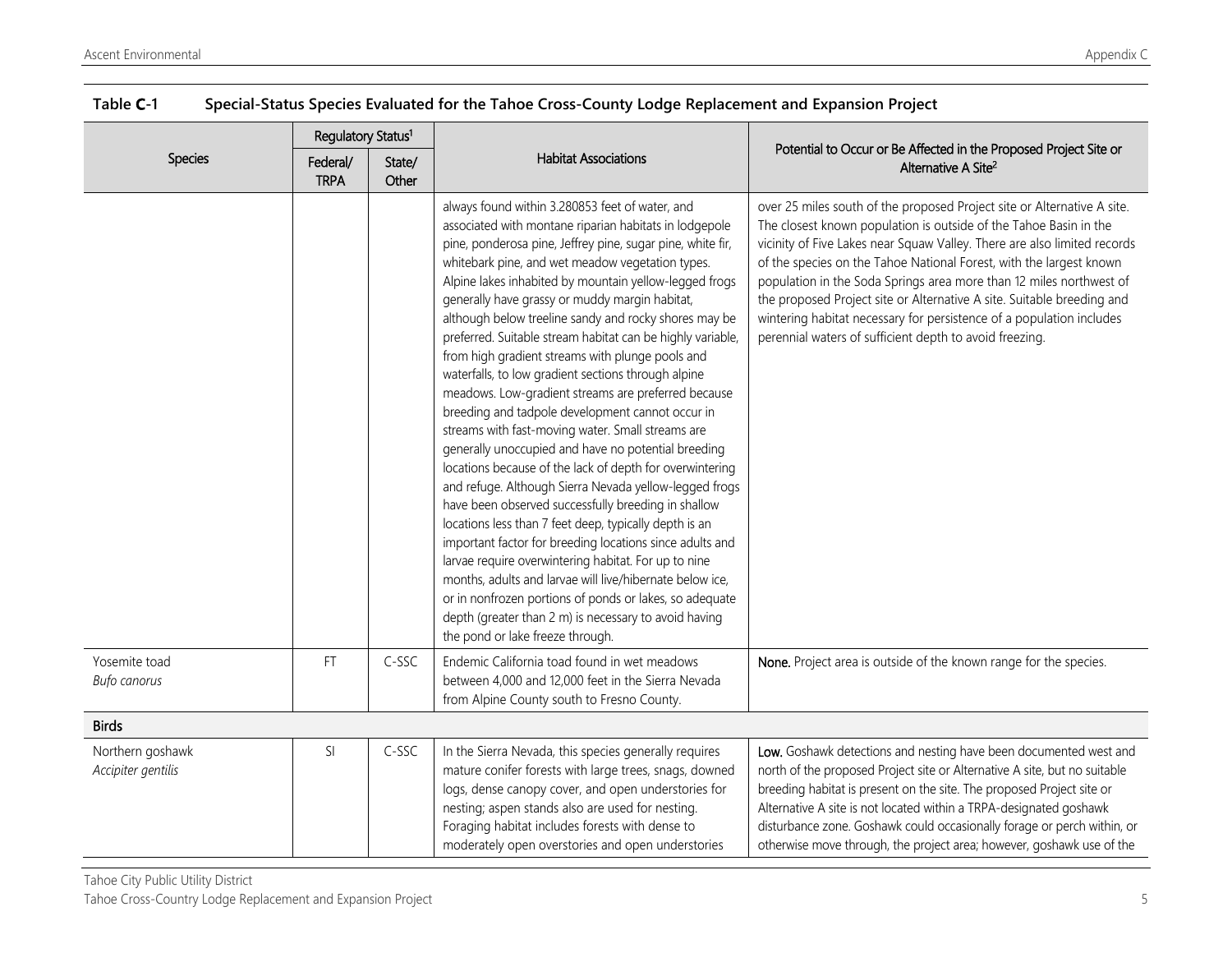|                                                     | Regulatory Status <sup>1</sup> |                                                                                                                                                        |                                                                                                                                                                                                                                                                                                                                                                                                                                                                                                                                                                                                                                                                                                                               |                                                                                                                                                                                                                                                              |
|-----------------------------------------------------|--------------------------------|--------------------------------------------------------------------------------------------------------------------------------------------------------|-------------------------------------------------------------------------------------------------------------------------------------------------------------------------------------------------------------------------------------------------------------------------------------------------------------------------------------------------------------------------------------------------------------------------------------------------------------------------------------------------------------------------------------------------------------------------------------------------------------------------------------------------------------------------------------------------------------------------------|--------------------------------------------------------------------------------------------------------------------------------------------------------------------------------------------------------------------------------------------------------------|
| <b>Species</b>                                      | Federal/<br><b>TRPA</b>        | Potential to Occur or Be Affected in the Proposed Project Site or<br><b>Habitat Associations</b><br>State/<br>Alternative A Site <sup>2</sup><br>Other |                                                                                                                                                                                                                                                                                                                                                                                                                                                                                                                                                                                                                                                                                                                               |                                                                                                                                                                                                                                                              |
|                                                     |                                |                                                                                                                                                        | interspersed with meadows, brush patches, riparian<br>areas, or other natural or artificial openings. Goshawks<br>reuse old nest structures and maintain alternate nest<br>sites.                                                                                                                                                                                                                                                                                                                                                                                                                                                                                                                                             | project area is not expected due to marginal forest conditions and high<br>disturbance levels.                                                                                                                                                               |
| Golden eagle<br>Aquila chrysaetos                   | <b>BGEPA, SI</b>               | $C$ -FP                                                                                                                                                | Mountains and foothills throughout California. Nest on<br>cliffs and escarpments or in tall trees.                                                                                                                                                                                                                                                                                                                                                                                                                                                                                                                                                                                                                            | Low. Golden eagle nests within the Lake Tahoe Basin, however this<br>species generally prefers to nest on or near rock outcrops and cliffs,<br>and prefers more open habitats for foraging than occurs on the<br>proposed Project site or Alternative A site |
| Long-eared owl<br>Asio otus                         |                                | C-SSC                                                                                                                                                  | Found in a variety of habitat types throughout its range.<br>Nest in woodland, forest, and open settings (e.g.,<br>grassland, shrub-steppe, and desert). Occupy wooded<br>and nonwooded areas that support relatively dense<br>vegetation (e.g., trees, shrubs) adjacent to or within<br>larger open areas such as grasslands or meadows (i.e.,<br>habitat edges) (Bloom 1994; Marks, Evans, and Holt<br>1994). This species also has been documented breeding<br>in contiguous conifer forest habitat with heavy mistletoe<br>infestation (Bull, Wright, and Henjum 1989). Trees and<br>shrubs used for nesting and roosting include oaks,<br>willows, cottonwoods, conifers, and junipers (Marks,<br>Evans, and Holt 1994). | Low (Nesting). Habitat with some attributes suitable for this species<br>are present (wooded areas); however, species is not known to nest on<br>or near the proposed Project site or Alternative A site.                                                    |
| Western yellow-billed cuckoo<br>Coccyzus americanus | $\mathsf{FT}$                  | $C-ST$                                                                                                                                                 | Willow and cottonwood riparian habitats along the<br>Sacramento and San Joaquin Rivers in the Central<br>Valley of California.                                                                                                                                                                                                                                                                                                                                                                                                                                                                                                                                                                                                | None. Outside of the known range of the species, and no suitable<br>riparian forest present in the project area.                                                                                                                                             |
| Olive-sided flycatcher<br>Contopus cooperi          |                                | C-SSC                                                                                                                                                  | Summer resident and migrant that breeds primarily in<br>late-succession conifer forest with open canopy. Species<br>prefers to forage near forest openings or edges.                                                                                                                                                                                                                                                                                                                                                                                                                                                                                                                                                          | Low. Olive-sided flycatcher is not uncommon in the Tahoe Basin;<br>however, optimal nesting habitat (mature conifer forest) is not present<br>on the proposed Project site or Alternative A site.                                                            |
| Yellow warbler<br>Setophaga petechia                |                                | C-SSC                                                                                                                                                  | In the Sierra Nevada, yellow warbler typically breeds in<br>wet areas with dense riparian vegetation. Breeding<br>habitats primarily include willow patches in montane<br>meadows, and riparian scrub and woodland<br>dominated by willow, cottonwood, aspen, or alder with<br>dense understory cover. Localized breeding has been                                                                                                                                                                                                                                                                                                                                                                                            | Low. Suitable riparian habitat is not present on the proposed Project<br>site or Alternative A site.                                                                                                                                                         |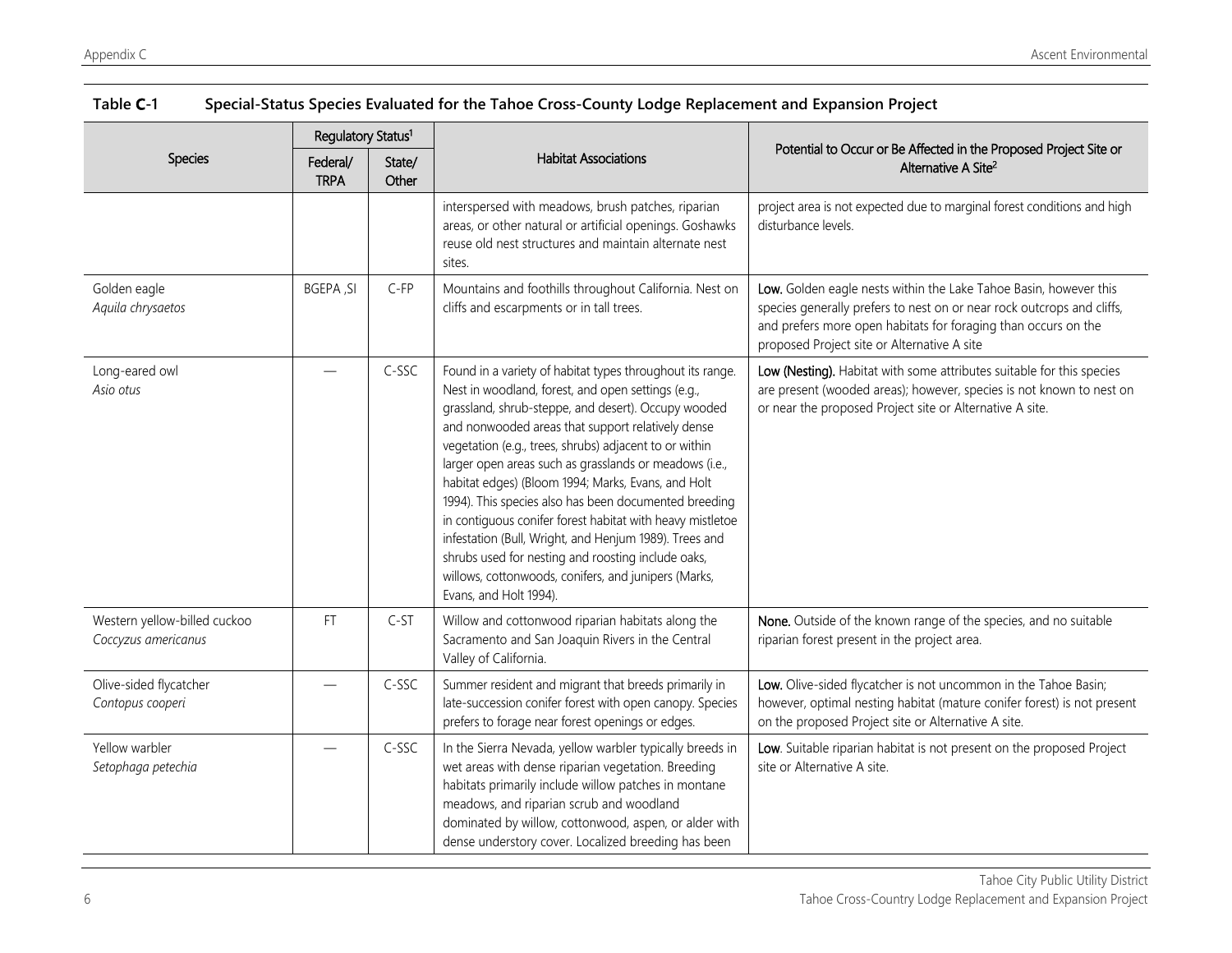|                                                   | Regulatory Status <sup>1</sup> |                 |                                                                                                                                                                                                                                                                                                                                                                                                                                                                                                                                                                                                                                                                                                                                                                                                                                                                                                                                                                                                                                                                                                                                       |                                                                                                                                                                                                                                                                                                                                                                                                                                                                                                                                                                             |  |
|---------------------------------------------------|--------------------------------|-----------------|---------------------------------------------------------------------------------------------------------------------------------------------------------------------------------------------------------------------------------------------------------------------------------------------------------------------------------------------------------------------------------------------------------------------------------------------------------------------------------------------------------------------------------------------------------------------------------------------------------------------------------------------------------------------------------------------------------------------------------------------------------------------------------------------------------------------------------------------------------------------------------------------------------------------------------------------------------------------------------------------------------------------------------------------------------------------------------------------------------------------------------------|-----------------------------------------------------------------------------------------------------------------------------------------------------------------------------------------------------------------------------------------------------------------------------------------------------------------------------------------------------------------------------------------------------------------------------------------------------------------------------------------------------------------------------------------------------------------------------|--|
| Species                                           | Federal/<br><b>TRPA</b>        | State/<br>Other | <b>Habitat Associations</b>                                                                                                                                                                                                                                                                                                                                                                                                                                                                                                                                                                                                                                                                                                                                                                                                                                                                                                                                                                                                                                                                                                           | Potential to Occur or Be Affected in the Proposed Project Site or<br>Alternative A Site <sup>2</sup>                                                                                                                                                                                                                                                                                                                                                                                                                                                                        |  |
|                                                   |                                |                 | documented in more xeric sites including chaparral,<br>wild rose (Rosa spp.) thickets, and young conifer<br>stands (Siegel and DeSante 1999, RHJV 2004).                                                                                                                                                                                                                                                                                                                                                                                                                                                                                                                                                                                                                                                                                                                                                                                                                                                                                                                                                                              |                                                                                                                                                                                                                                                                                                                                                                                                                                                                                                                                                                             |  |
| Willow flycatcher<br>Empidonax traillii brewsteri |                                | $C-SE$          | In the Sierra Nevada, suitable habitat typically consists<br>of montane meadows that support riparian deciduous<br>shrubs (particularly willows) and remain wet through<br>the nesting season (i.e., midsummer). Important<br>characteristics of suitable meadows include a high<br>water table that results in standing or slow-moving<br>water, or saturated soils (e.g., "swampy" conditions)<br>during the breeding season; abundant riparian<br>deciduous shrub cover (particularly willow); and<br>riparian shrub structure with moderate to high foliar<br>density that is uniform from the ground to the shrub<br>canopy. Most breeding occurrences are in meadows<br>larger than 19 acres, but the average size of occupied<br>meadows is approximately 80 acres. Although less<br>common in the Sierra Nevada, riparian habitat along<br>streams also can function as suitable habitat for willow<br>flycatcher. However, those areas must support the<br>hydrologic and vegetation characteristics described for<br>suitable meadows (e.g., standing or slow-moving<br>water, and abundant and dense riparian vegetation). | Low. No riparian areas that contain the necessary hydrology and<br>floodplain characteristics to provide suitable breeding habitat for<br>willow flycatcher are present on the proposed Project site or<br>Alternative A site.                                                                                                                                                                                                                                                                                                                                              |  |
| Peregrine falcon<br>Falco peregrinus anatum       | <b>TRPA</b>                    | $C - FP$        | Nest and roost on protected ledges of high cliffs,<br>usually adjacent to water bodies and wetlands that<br>support abundant avian prey.                                                                                                                                                                                                                                                                                                                                                                                                                                                                                                                                                                                                                                                                                                                                                                                                                                                                                                                                                                                              | Low. Suitable nesting habitat not present on the proposed Project site<br>or Alternative A site. Nesting has not been documented in the project<br>vicinity.                                                                                                                                                                                                                                                                                                                                                                                                                |  |
| Bald eagle<br>Haliaeetus leucocephalus            | De-listed;<br>SI               | C-SE, C-<br>FP  | Use ocean shorelines, lake margins, and river courses<br>for both nesting and wintering. Most nests are within 1<br>mile of water, in large trees with open branches. Roost<br>communally in winter.                                                                                                                                                                                                                                                                                                                                                                                                                                                                                                                                                                                                                                                                                                                                                                                                                                                                                                                                  | Low. Bald eagle does not nest on or near the proposed Project site or<br>Alternative A site. This species is known to nest in only two areas of<br>the Tahoe Basin (Emerald Bay and Marlette Lake), which are several<br>miles from the project area. Bald eagle is not expected to use the<br>proposed Project site or Alternative A site due to the lack of foraging<br>habitat (no large waterbodies or streams). Any bald eagle occurrence<br>and habitat use in the area would be most likely during winter, when<br>the species is more abundant in the Tahoe region. |  |

| Table <b>C</b> -1 | Special-Status Species Evaluated for the Tahoe Cross-County Lodge Replacement and Expansion Project |  |  |
|-------------------|-----------------------------------------------------------------------------------------------------|--|--|
|-------------------|-----------------------------------------------------------------------------------------------------|--|--|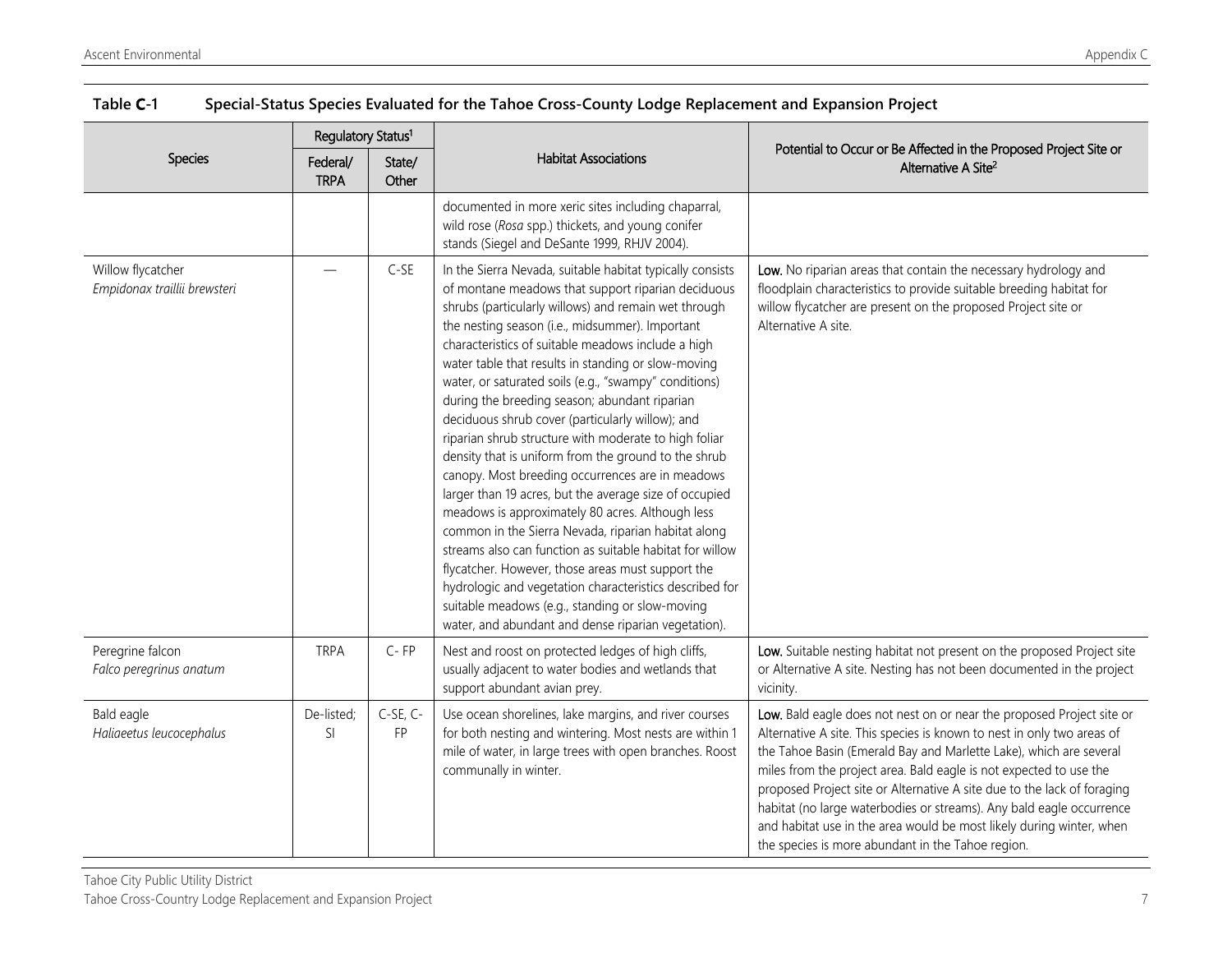|                                                              | Regulatory Status <sup>1</sup> |                 |                                                                                                                                                                                                                                                                                                                                                                                                                                                                                                                   |                                                                                                                                                                                                                                                                                                                                                                                                                                                                                                                                                                                                                                                                                                                                                                                                                                                                                                                                                                                                                                                                                             |  |
|--------------------------------------------------------------|--------------------------------|-----------------|-------------------------------------------------------------------------------------------------------------------------------------------------------------------------------------------------------------------------------------------------------------------------------------------------------------------------------------------------------------------------------------------------------------------------------------------------------------------------------------------------------------------|---------------------------------------------------------------------------------------------------------------------------------------------------------------------------------------------------------------------------------------------------------------------------------------------------------------------------------------------------------------------------------------------------------------------------------------------------------------------------------------------------------------------------------------------------------------------------------------------------------------------------------------------------------------------------------------------------------------------------------------------------------------------------------------------------------------------------------------------------------------------------------------------------------------------------------------------------------------------------------------------------------------------------------------------------------------------------------------------|--|
| <b>Species</b>                                               | Federal/<br><b>TRPA</b>        | State/<br>Other | <b>Habitat Associations</b>                                                                                                                                                                                                                                                                                                                                                                                                                                                                                       | Potential to Occur or Be Affected in the Proposed Project Site or<br>Alternative A Site <sup>2</sup>                                                                                                                                                                                                                                                                                                                                                                                                                                                                                                                                                                                                                                                                                                                                                                                                                                                                                                                                                                                        |  |
| Osprey<br>Pandion haliaetus                                  | <b>TRPA</b>                    |                 | Associated with large fish-bearing waters. Nest usually<br>within 0.25 mile of fish-producing water, but may nest<br>up to 1.5 miles from water. In the Tahoe Basin, osprey<br>nests are distributed primarily along the Lake Tahoe<br>shoreline, at the northern portion of the east shore<br>and southern portion of the west shore. Other osprey<br>nest sites in the Tahoe Basin occur along the<br>shorelines of smaller lakes (e.g., Fallen Leaf Lake) and<br>in forest uplands up to 1.5 miles from lakes. | Low. Osprey nests and forages in suitable habitat throughout the<br>Tahoe region; however, osprey is not known to nest on the proposed<br>Project site or Alternative A site. An osprey nest site is located<br>approximately 0.25 mile northeast of Site A. This nest site was not<br>documented as active in recent years (TRPA mapping). The TRPA<br>Code requires a nondegradation standard for habitat within a 0.25-<br>mile buffer zone ("disturbance zone") around active and inactive<br>osprey nest sites in nonurban Plan Areas. The edge of this 0.25-mile<br>osprey disturbance zone intersects just inside the northeast-corner<br>boundary of Site A along Country Club Drive. This small area includes<br>the driveway entrance to the existing lodge, the shoulder of Country<br>Club Drive, and some disturbed upland vegetation, and is not suitable<br>for osprey nesting or foraging. Any potential use of the proposed<br>Project site or Alternative A site by osprey would be limited due to the<br>presence of more suitable habitat located nearby on Lake Tahoe. |  |
| Great gray owl<br>Strix nebulosa                             |                                | $C-SE$          | Found in Central Sierra mature mixed conifer forests<br>near meadows. Scattered along the west slope of the<br>Sierra, between 4,500 and 7,500 feet elevation, from<br>Plumas County to Yosemite National Park.                                                                                                                                                                                                                                                                                                   | None. Suitable habitat is not present on the proposed Project site or<br>Alternative A site, and the species has not been documented in the<br>vicinity.                                                                                                                                                                                                                                                                                                                                                                                                                                                                                                                                                                                                                                                                                                                                                                                                                                                                                                                                    |  |
| California spotted owl<br>Strix occidentalis occidentalis    |                                | C-SSC           | Occur in several forest vegetation types including<br>mixed conifer, ponderosa pine, red fir, and montane<br>hardwood. Nesting habitat is generally characterized<br>by dense canopy closure (i.e., greater than 70 percent)<br>with medium to large trees and multistoried stands<br>(i.e., at least two canopy layers). Foraging habitat can<br>include intermediate to late-successional forest with<br>greater than 40 percent canopy cover.                                                                  | Low. Spotted owl detections and nesting have been documented west<br>and north of the proposed Project site or Alternative A site, but no<br>suitable breeding or foraging habitat is present on the site.                                                                                                                                                                                                                                                                                                                                                                                                                                                                                                                                                                                                                                                                                                                                                                                                                                                                                  |  |
| Mammals                                                      |                                |                 |                                                                                                                                                                                                                                                                                                                                                                                                                                                                                                                   |                                                                                                                                                                                                                                                                                                                                                                                                                                                                                                                                                                                                                                                                                                                                                                                                                                                                                                                                                                                                                                                                                             |  |
| Sierra Nevada mountain beaver<br>Aplodontia rufa californica |                                | C-SSC           | Uses riparian habitats with soft, deep soils for<br>burrowing, lush growth of preferred food sources such<br>as willow and alder, and a variety of herbaceous<br>species for bedding material. Vegetation types<br>preferred include wet meadows and willow-alder-<br>dominated riparian corridors typically near water                                                                                                                                                                                           | Low. No suitable riparian habitat is present on the proposed Project<br>site or Alternative A site.                                                                                                                                                                                                                                                                                                                                                                                                                                                                                                                                                                                                                                                                                                                                                                                                                                                                                                                                                                                         |  |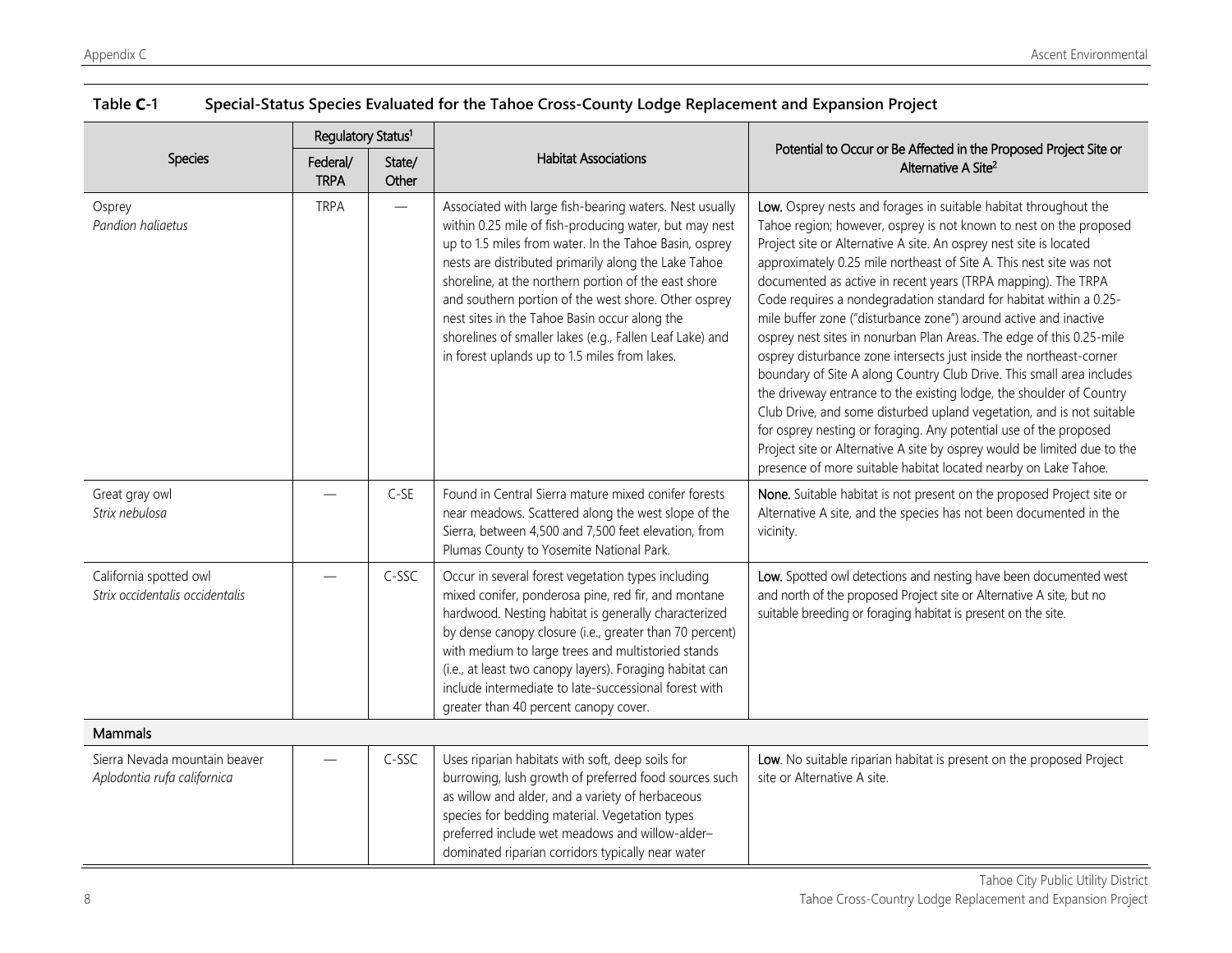|                                                            | Regulatory Status <sup>1</sup> |                          |                                                                                                                                                                                                                                                                                                                                                                                                                                                                                                                                                                                                                                                                                                                                                                                                                                                                                                                                                                                                                                                                                                                                                                                                                                                         |                                                                                                                                                                                                                                                                                                                                                                                                                                                                                                              |  |
|------------------------------------------------------------|--------------------------------|--------------------------|---------------------------------------------------------------------------------------------------------------------------------------------------------------------------------------------------------------------------------------------------------------------------------------------------------------------------------------------------------------------------------------------------------------------------------------------------------------------------------------------------------------------------------------------------------------------------------------------------------------------------------------------------------------------------------------------------------------------------------------------------------------------------------------------------------------------------------------------------------------------------------------------------------------------------------------------------------------------------------------------------------------------------------------------------------------------------------------------------------------------------------------------------------------------------------------------------------------------------------------------------------|--------------------------------------------------------------------------------------------------------------------------------------------------------------------------------------------------------------------------------------------------------------------------------------------------------------------------------------------------------------------------------------------------------------------------------------------------------------------------------------------------------------|--|
| Species                                                    | Federal/<br><b>TRPA</b>        | State/<br>Other          | <b>Habitat Associations</b>                                                                                                                                                                                                                                                                                                                                                                                                                                                                                                                                                                                                                                                                                                                                                                                                                                                                                                                                                                                                                                                                                                                                                                                                                             | Potential to Occur or Be Affected in the Proposed Project Site or<br>Alternative A Site <sup>2</sup>                                                                                                                                                                                                                                                                                                                                                                                                         |  |
|                                                            |                                |                          | sources. Suitable riparian habitats are characterized by<br>dense growth of small deciduous trees and shrubs<br>near permanent water. Mountain beaver is generally<br>solitary, except during its short breeding season;<br>beavers spend a high proportion of their time in<br>extensive underground burrow systems with multiple<br>openings, tunnels, and food caches.                                                                                                                                                                                                                                                                                                                                                                                                                                                                                                                                                                                                                                                                                                                                                                                                                                                                               |                                                                                                                                                                                                                                                                                                                                                                                                                                                                                                              |  |
| Sierra Nevada snowshoe hare<br>Lepus americanus tahoensis. |                                | C-SSC                    | In the Sierra Nevada, found in boreal zones, typically<br>inhabiting riparian communities with thickets of<br>deciduous trees and shrubs such as willows and alders.                                                                                                                                                                                                                                                                                                                                                                                                                                                                                                                                                                                                                                                                                                                                                                                                                                                                                                                                                                                                                                                                                    | Low. Riparian or other high-quality habitats are not present, and the<br>species has not been reported in the project vicinity.                                                                                                                                                                                                                                                                                                                                                                              |  |
| California wolverine<br>Gulo gulo luteus                   | <b>FPT</b>                     | $C-ST$ ,<br>$C$ -FP      | Inhabit upper montane and alpine habitats of Sierra<br>Nevada, Cascades, Klamath, and north Coast Ranges.<br>Need water source and denning sites. Rarely seen.<br>Sensitive to human disturbance.                                                                                                                                                                                                                                                                                                                                                                                                                                                                                                                                                                                                                                                                                                                                                                                                                                                                                                                                                                                                                                                       | Low. Suitable habitat is not present on the proposed Project site or<br>Alternative A site, and there have been very few documented<br>occurrences in the region.                                                                                                                                                                                                                                                                                                                                            |  |
| Mule deer<br>Odocoileus hemionus                           | SI                             | $\overline{\phantom{0}}$ | Year-long resident or elevational migrant that prefer a<br>wide distribution of various-aged vegetation for cover,<br>meadow, and forest openings, and free water. In the<br>Sierra Nevada, early to mid-successional forests,<br>woodlands, and riparian and brush habitats are<br>preferred because of the greater diversity of shrubby<br>vegetation and woody cover. In addition to forage,<br>vegetative cover is critical for thermoregulation. Suitable<br>habitats include a mosaic of vegetation such as forest or<br>meadow openings, dense woody thickets and brush,<br>edge habitat, and riparian areas. Fawning habitat, used<br>by does during birth and by newborn fawns, is of critical<br>importance for reproductive success. A diversity of<br>thermal cover, hiding cover, succulent forage, and water<br>are needed during fawning. Optimal deer fawning<br>habitat has been described as having moderate to<br>dense shrub cover near forest cover and water, such as<br>riparian zones. A source of surface water (e.g., creek or<br>river) is especially important to mule deer. Typical<br>fawning habitat varies in size, but an area of 5-26 acres<br>is adequate, with optimal fawn-rearing habitat of<br>around 400 acres. | Moderate. Deer are not expected to fawn on or regularly use the<br>proposed Project site or Alternative A site due to existing human<br>disturbance levels; lack of high-quality forage and cover; and habitat<br>fragmentation and degradation from residential, recreation,<br>commercial, and other uses on and near the site, and adjacent roads<br>and associated edge effects. However, mule deer may occasionally<br>migrate through or forage on the proposed Project site or Alternative<br>A site. |  |

| Table <b>C</b> -1 | Special-Status Species Evaluated for the Tahoe Cross-County Lodge Replacement and Expansion Project |  |  |  |
|-------------------|-----------------------------------------------------------------------------------------------------|--|--|--|
|-------------------|-----------------------------------------------------------------------------------------------------|--|--|--|